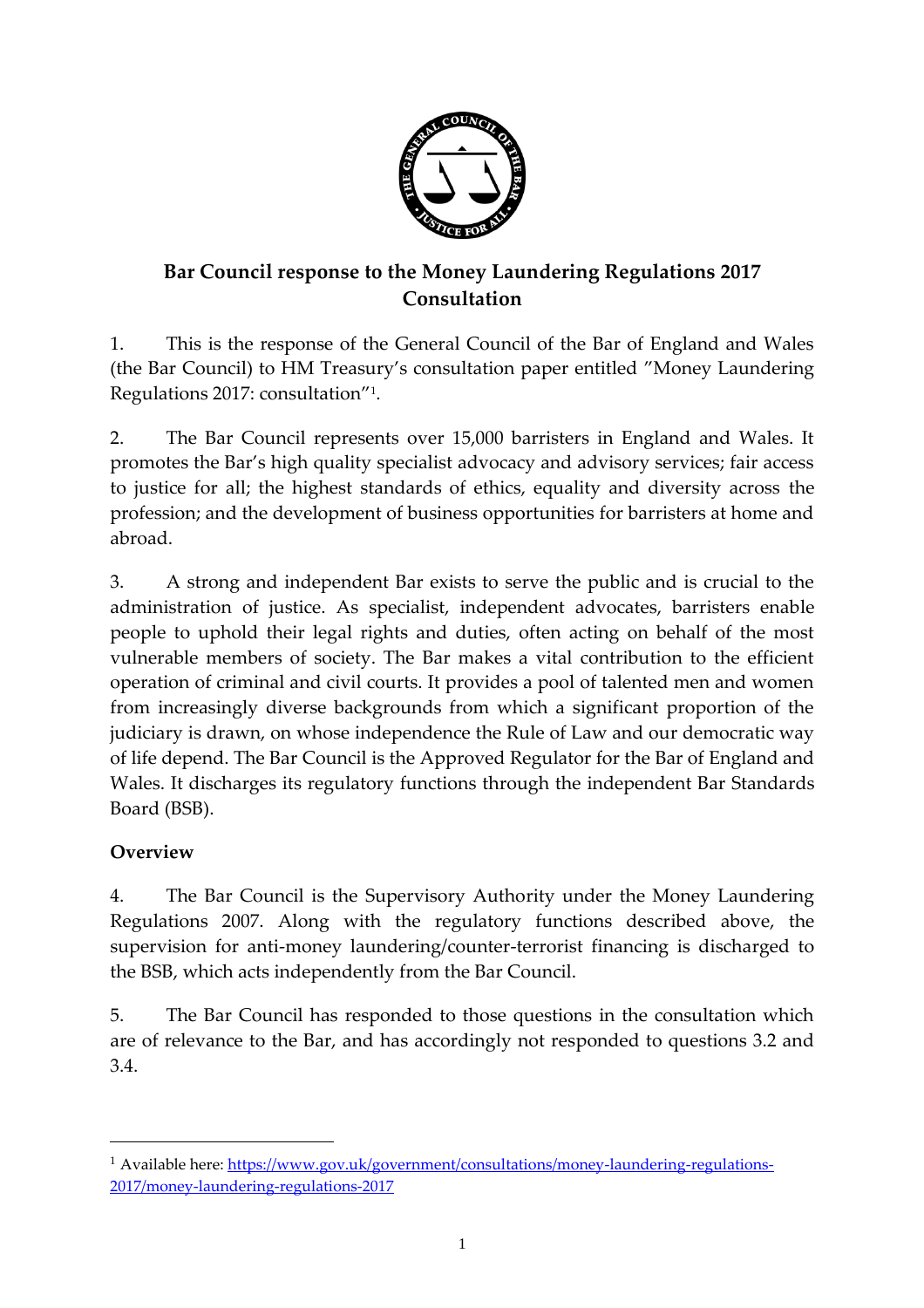## **Due Diligence Requirements and Reliance**

**3.5 Reliance on Third Parties**

**The government would welcome views on whether the reference to "at the latest within two working days" should be included and if not, how long third parties should be given to provide this information.**

6. In its response<sup>2</sup> to HM Treasury's 2016 Consultation on the Transposition of the Fourth Money Laundering Directive<sup>3</sup> the Bar Council supported change to the existing regime for reliance on third parties for the completion of Customer Due Diligence by an obliged person. Further to this the Bar Council's response proposed that the 'consent' requirement within the reliance provisions of the 2007 Regulations should not be continued in the 2017 Regulations. The response noted that a denial of consent introduced a duplication of effort, regulatory inefficiencies and a lack of cooperation within the regulated sector. It frustrated the achievement of the Directive's aims. The Bar Council proposed that, in place of a 'consent-based' system the obliged entity should be entitled to seek, and when received rely upon, a positive assertion by a third party operating within the regulated sector, that the required CDD obligations have been met.

7. Accordingly, the Bar Council welcomes the changes in the reliance regime set out in draft regulation 38. The Bar Council agrees that the relevant information should be supplied to the relevant person "immediately on request (or at the latest within two working days)".

8. The proposed regulation will promote reliance, reduce duplication of effort and promote better co-operation between regulated entities in the fight against money laundering and terrorist financing. The appropriately limited time-frame will also promote efficient retention and filing of identification and verification data and other documentation on the identity of customers and beneficial owners; itself an aim of the Directive.

<sup>2</sup> Available here:

 $\overline{a}$ 

<sup>3</sup> Available here:

[http://www.barcouncil.org.uk/media/501997/bar\\_council\\_s\\_response\\_to\\_the\\_transpositon\\_of\\_the\\_4ml](http://www.barcouncil.org.uk/media/501997/bar_council_s_response_to_the_transpositon_of_the_4mld_consultation.pdf) [d\\_consultation.pdf](http://www.barcouncil.org.uk/media/501997/bar_council_s_response_to_the_transpositon_of_the_4mld_consultation.pdf)

[https://www.gov.uk/government/consultations/anti-money-laundering-and-counter-terrorist-finance](https://www.gov.uk/government/consultations/anti-money-laundering-and-counter-terrorist-finance-legislative-proposals)[legislative-proposals.](https://www.gov.uk/government/consultations/anti-money-laundering-and-counter-terrorist-finance-legislative-proposals)